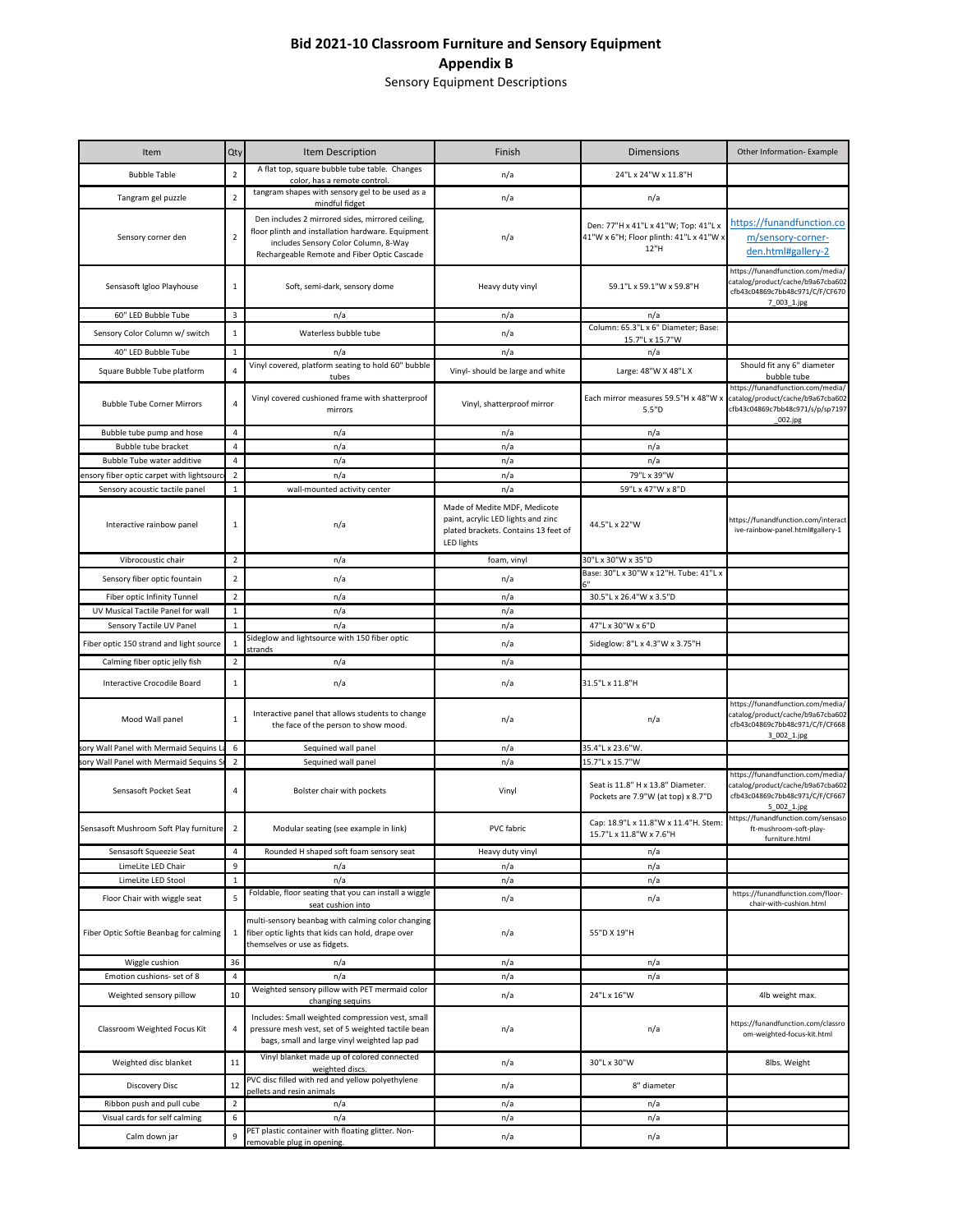## **Bid 2021-10 Classroom Furniture and Sensory Equipment Appendix B**

Sensory Equipment Descriptions

| Item                                      | Qty            | Item Description                                                                                                                                                                                                                                                                                                                                                                                                               | Finish                                                                        | <b>Dimensions</b>    | Other Information- Example |
|-------------------------------------------|----------------|--------------------------------------------------------------------------------------------------------------------------------------------------------------------------------------------------------------------------------------------------------------------------------------------------------------------------------------------------------------------------------------------------------------------------------|-------------------------------------------------------------------------------|----------------------|----------------------------|
| Noise Reducing Headphones                 | 18             | n/a                                                                                                                                                                                                                                                                                                                                                                                                                            | n/a                                                                           | n/a                  |                            |
| <b>Heavy Herbert</b>                      | $\overline{4}$ | 5lb weighted doll                                                                                                                                                                                                                                                                                                                                                                                                              | n/a                                                                           | n/a                  |                            |
| Plush Pickle                              | 5              | 3.7 lb weighted doll                                                                                                                                                                                                                                                                                                                                                                                                           | n/a                                                                           | n/a                  |                            |
| 10 tray cubbies w/ clear bins             | 8              | Wooden storage unit with 10 clear bins/cubbies for<br>storage, must include casters and be rollable.                                                                                                                                                                                                                                                                                                                           | n/a                                                                           | 36"H x 19.5"L x 13"W |                            |
| <b>Bucket of Fidgets</b>                  | $\overline{7}$ | Includes container and nine fidgets. Squeezie Ball<br>with Mesh Netting (TPR* ball and nylon netting),<br>String Ball (silicone), Dudes - Set of 2, Small and<br>Large (silicone), Keyring Fidget (stainless steel ring<br>and wood beads), Fidget Bracelets - Set of 2 (TPR*),<br>Spiky Tactile Ball (TPR* and internal battery) and<br>Fidget Spinner (ABS plastic shell and steel bearings).<br>*TPR - thermoplastic rubber | n/a                                                                           | n/a                  |                            |
| <b>Bucket of chewies</b>                  | 6              | Contents vary. May include items such as Teen<br>Chewy Bracelet, Set of 3 Chewy Pencil<br>Toppers, Chew Stems, Cool Chew Race Car, Cool<br>Chew Butterfly, Robot Chewy (Camo), Shark and<br>Dolphin Set, Rock Chewy and set of 3 Bangles<br>Chewy Bracelet.                                                                                                                                                                    | n/a                                                                           | n/a                  |                            |
| The Way I Feel                            | $\overline{2}$ | Book about expressing feelings                                                                                                                                                                                                                                                                                                                                                                                                 | n/a                                                                           | n/a                  |                            |
| 14 Inch LED Cube                          | $\mathbf{1}$   | n/a                                                                                                                                                                                                                                                                                                                                                                                                                            | n/a                                                                           | n/a                  |                            |
| 8 Inch LED Cube                           | $\mathbf{1}$   | n/a                                                                                                                                                                                                                                                                                                                                                                                                                            | n/a                                                                           | n/a                  |                            |
| Wipe Clean Large Lap Pad                  | 15             | 7.5 lbs weighted lap pad                                                                                                                                                                                                                                                                                                                                                                                                       | n/a                                                                           | 23"x11"              |                            |
| Wipe Clean Medium Lap Pad                 | $\sqrt{6}$     | 5 lbs. weighted lap pad                                                                                                                                                                                                                                                                                                                                                                                                        | n/a                                                                           | n/a                  |                            |
| Leo the weighted lion                     | $\mathbf{1}$   | n/a                                                                                                                                                                                                                                                                                                                                                                                                                            | n/a                                                                           | n/a                  |                            |
| <b>Compression Canoe</b>                  | $\mathbf{1}$   | n/a                                                                                                                                                                                                                                                                                                                                                                                                                            | n/a                                                                           | n/a                  |                            |
| <b>Vibrating Neck Pillow</b>              | $\mathbf{1}$   | n/a                                                                                                                                                                                                                                                                                                                                                                                                                            | n/a                                                                           | n/a                  |                            |
| Gel Floor Tiles Multi-colored 12 pk.      | $\overline{4}$ | n/a                                                                                                                                                                                                                                                                                                                                                                                                                            | n/a                                                                           | n/a                  |                            |
| Gel Floor Tiles Multi-colored 4 pk.       | 6              | n/a                                                                                                                                                                                                                                                                                                                                                                                                                            | n/a                                                                           | n/a                  |                            |
| Round gel tiles- set of 4                 | $\overline{2}$ | n/a                                                                                                                                                                                                                                                                                                                                                                                                                            | n/a                                                                           | n/a                  |                            |
| Gel floor Tile Blue                       | $\mathbf{1}$   | n/a                                                                                                                                                                                                                                                                                                                                                                                                                            | n/a                                                                           | n/a                  |                            |
| Weighted Sensory knot ball                | $\mathbf{1}$   | n/a                                                                                                                                                                                                                                                                                                                                                                                                                            | n/a                                                                           | n/a                  |                            |
| <b>Transformer Sensory Sack</b>           | 6              | Blue stretch fabric sack for sensory regulation                                                                                                                                                                                                                                                                                                                                                                                | 95% polyester 5% spandex sack with<br>100% polyester hook-and-loop<br>closure | 40"x20"              |                            |
| Large Transformer Sensory Sack- Black     | $\overline{4}$ | Black stretch fabric sack for sensory regulation                                                                                                                                                                                                                                                                                                                                                                               | 95% polyester 5% spandex sack with<br>100% polyester hook-and-loop<br>closure | 55"x30"              |                            |
| Original Weighted Compression Vest- Blu 3 |                | n/a                                                                                                                                                                                                                                                                                                                                                                                                                            | n/a                                                                           | n/a                  |                            |
| Original Weighted Compression Vest- Bl 4  |                | n/a                                                                                                                                                                                                                                                                                                                                                                                                                            | n/a                                                                           | n/a                  |                            |